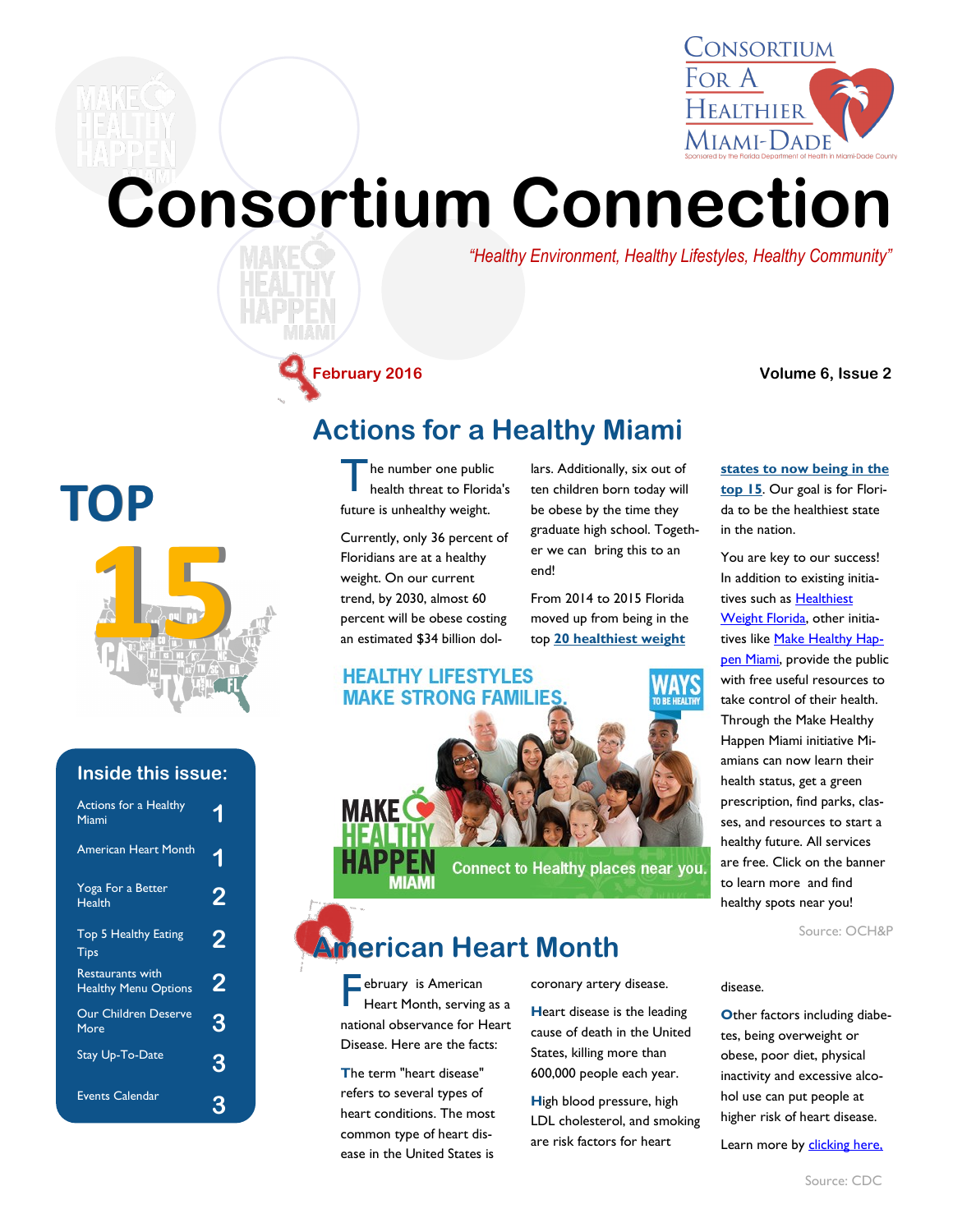### **Yoga For A Better Health**

D id you know that yoga has been around for more than 5,000 years? The word yoga comes from an ancient language and means yoke or unite—to bring together your body, mind, and spirit. Most yoga practices focus on physical postures called "asanas," breathing exercises called "pranayama," and meditation to bring your body and mind together through slow, careful movements. Many yoga poses are based on animals and the different postures they do in nature. But, there's more to it than that!

No matter what other activities you participate in, yoga can strengthen your abilities by increasing flexibility, staying power (endurance), and your ability to focus.

**More than 6 million people practice yoga** including Madonna, Kareem Abdul Jabar, and Michelle Pfeiffer. Lots of physical activities build your muscles and strength, but many times other parts of your body are left out. Because yoga is a full body workout, it can help to check any imbalance in your body.

In addition, **yoga strength-**

### **Top 5 Healthy Eating Tips**

1 **Drink plenty of water.**  Did you know our bodies are about 60% water? Water is important to keep our body systems running smoothly, to optimize metabolism, boost energy, and promote good digestion.

2 **Greens for good health.**  Greens such as kale, spinach, etc. provide essential phytonutrients, micronutrients, vitamins, minerals and enzymes, all vital for good health.

3 **Eat and drink often throughout the day.**  Eating small, but high quality snacks, "mini meals" or fresh fruits during the day can help boost energy and prevent over -eating.

4 **Eat mindfully.** Practice mindful eating by limiting distractions and take time to experience eating and engage your senses. Up to 30-40% of

**ens, tones, and stretches your muscles, helping to increase your flexibility**. If your body is flexible you will be less likely to get injured. Yoga leads to improved physical fitness, increased ability to concentrate, and decreased stress. Yoga is an activity that helps both your body and mind work better. Check out our Calendar for free yoga classes or [click here](http://www.cdc.gov/bam/activity/cards/yoga.html) to learn more.

Source: CDC

nutrients may not be properly absorbed if you are distracted while eating.

5 **Go for local foods often.** Local eating not only has more nutrients but also saves you money.

Trying to decide between organic vs. nonorganic vegetables and fruit? [Click here](http://www.goeorganics.com/EWG-shoppers-guide.pdf)

Source: OCH&P



*"Yoga can strengthen your abilities by increasing flexibility, staying power (endurance), and your ability to focus."* 

### **Restaurants With Healthy Menu Options**

T he Healthy Happens Here Restaurant initiative aims to encourage non-chained restaurants (20 establishments or less) to adopt healthy meals that meet specific dietary guidelines. Through the Consortium For A Healthier Miami -Dade's Health Promotion & Disease Prevention Committee, The American Healthy Weight Alliance has partnered

with restaurant owners to implement healthier menus. Pizza D'light, Cuban Guy's and Sergio's Restaurants have completed the initiative and now offer at least three healthier meal options. If you are interested in taking part in this initiative or want to see a full list of healthy restaurant locations, [Click here.](http://www.healthymiamidade.org/committees/health-promotion-and-disease-prevention)

Source: OCH&P